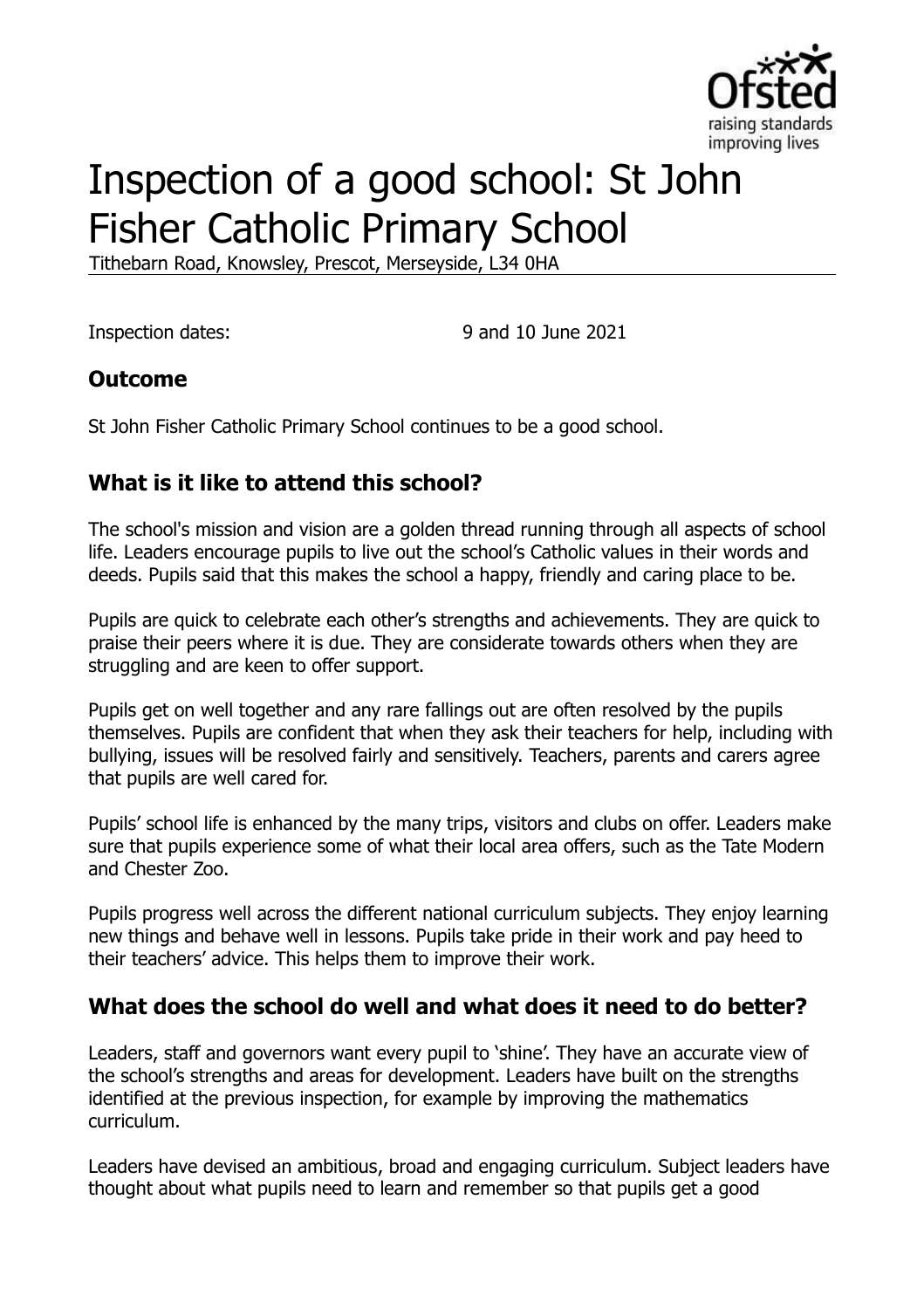

grounding in the subjects that they study. Pupils are able to talk knowledgeably about what they have been taught, such as the Viking invasions. That said, in some subjects, leaders have not set out clearly how teachers build up pupils' understanding of some important concepts. For example, how they help pupils to grasp the abstract idea of empire in history and the definition of place in geography.

Children get off to a strong start in early reading. From the start of the Reception Year, teachers introduce the school's phonics programme. Regular training helps teaching staff to deliver this programme confidently and consistently well. Phonics and early reading are taught every day across the Reception Year and Year 1. Teachers routinely check on pupils' learning and put in timely support for any pupils who are falling behind. Pupils make strong progress in the reading curriculum from the start.

Leaders have also made sure that there are sufficient books that match the sounds that pupils are learning. They make sure that every pupil accesses books that they can read accurately and fluently.

Leaders and teachers know their pupils well. They identify any emerging needs quickly, putting into place suitable support to help these pupils catch up quickly across the curriculum. This includes pupils with special educational needs and/or disabilities. For example, leaders have put in place effective arrangements for those pupils who need regular breaks to help them maintain concentration.

The school is calm and orderly throughout the school day. Leaders' high expectations are established right from the start. The youngest children help to tidy up, take turns and share. Across the school, pupils try hard and behave well. Bullying is rare.

The school helps pupils to find their place in the community and wider world. The school is proud of achieving a national award for promoting children's rights. Pupils have been involved in raising money for charity through recycling. Pupils take good care of their school dog, Star.

Staff like working at this school. They feel appreciated by leaders, pupils and parents. Leaders listen to staff views about any planned changes. This means that staff do not feel overburdened.

There have been a number of changes to the membership of the governing body, just prior to and during the COVID-19 (coronavirus) pandemic. The chair and vice-chair of governors have kept a strong oversight of leaders' work since March 2020. That said, the arrangements for the induction of new governors' have not been as quick as they should have been. New governors have not accessed the training needed to help them fulfil their roles and responsibilities.

# **Safeguarding**

The arrangements for safeguarding are effective. School leaders carry out the required checks to reassure themselves that staff are suitable to work with pupils. Staff undertake frequent safeguarding training so that they understand their roles and responsibilities.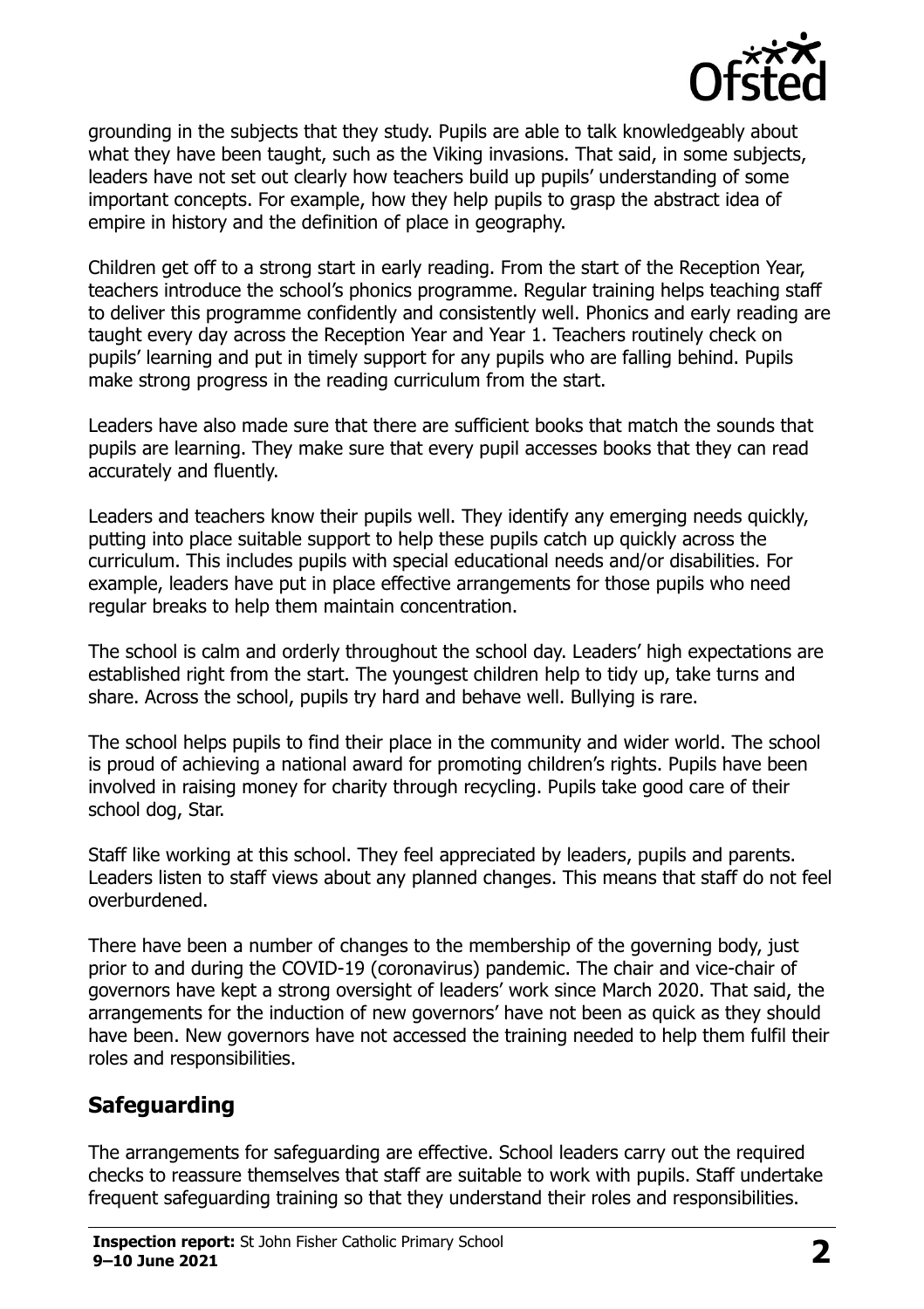

Leaders ensure that pupils know the potential risks, such as gangs, that they may face in the community. Leaders make sure that pupils know what they can do to mitigate these risks. Pupils know that there are adults who they can talk to if they have any worries. This makes pupils feel well cared for and safe.

# **What does the school need to do to improve?**

# **(Information for the school and appropriate authority)**

- Leaders have implemented a broad and ambitious curriculum. The curriculum plans set out what is taught and when in each subject. However, some of these plans do not sequence learning as effectively as they should. This means that pupils do not always connect new knowledge with existing knowledge. Leaders should consider more carefully what is taught and when in each subject. They should ensure that the chosen curriculum content allows pupils to learn new knowledge in the appropriate depth required.
- There have been considerable changes in the composition of the governing body. The newly and recently appointed governors lack the experience and expertise of their colleagues. This limits the capacity of the governing body to support and challenge school leaders as effectively as it should. The governing body should ensure that these newly and recently appointed governors access suitable training and support to help them carry out their roles and responsibilities effectively.

#### **Background**

When we have judged a school to be good, we will then normally go into the school about once every four years to confirm that the school remains good. This is called a section 8 inspection of a good or outstanding school, because it is carried out under section 8 of the Education Act 2005. We do not give graded judgements on a section 8 inspection. However, if we find some evidence that a good school could now be better than good, or that standards may be declining, then the next inspection will be a section 5 inspection. Usually this is within one to two years of the date of the section 8 inspection. If we have serious concerns about safeguarding, behaviour or the quality of education, we will convert the section 8 inspection to a section 5 inspection immediately.

This is the second section 8 inspection since we judged the school to be good on 27 June 2012.

#### **How can I feed back my views?**

You can use [Ofsted Parent View](https://parentview.ofsted.gov.uk/) to give Ofsted your opinion on your child's school, or to find out what other parents and carers think. We use Ofsted Parent View information when deciding which schools to inspect, when to inspect them and as part of their inspection.

The Department for Education has further quidance on how to complain about a school.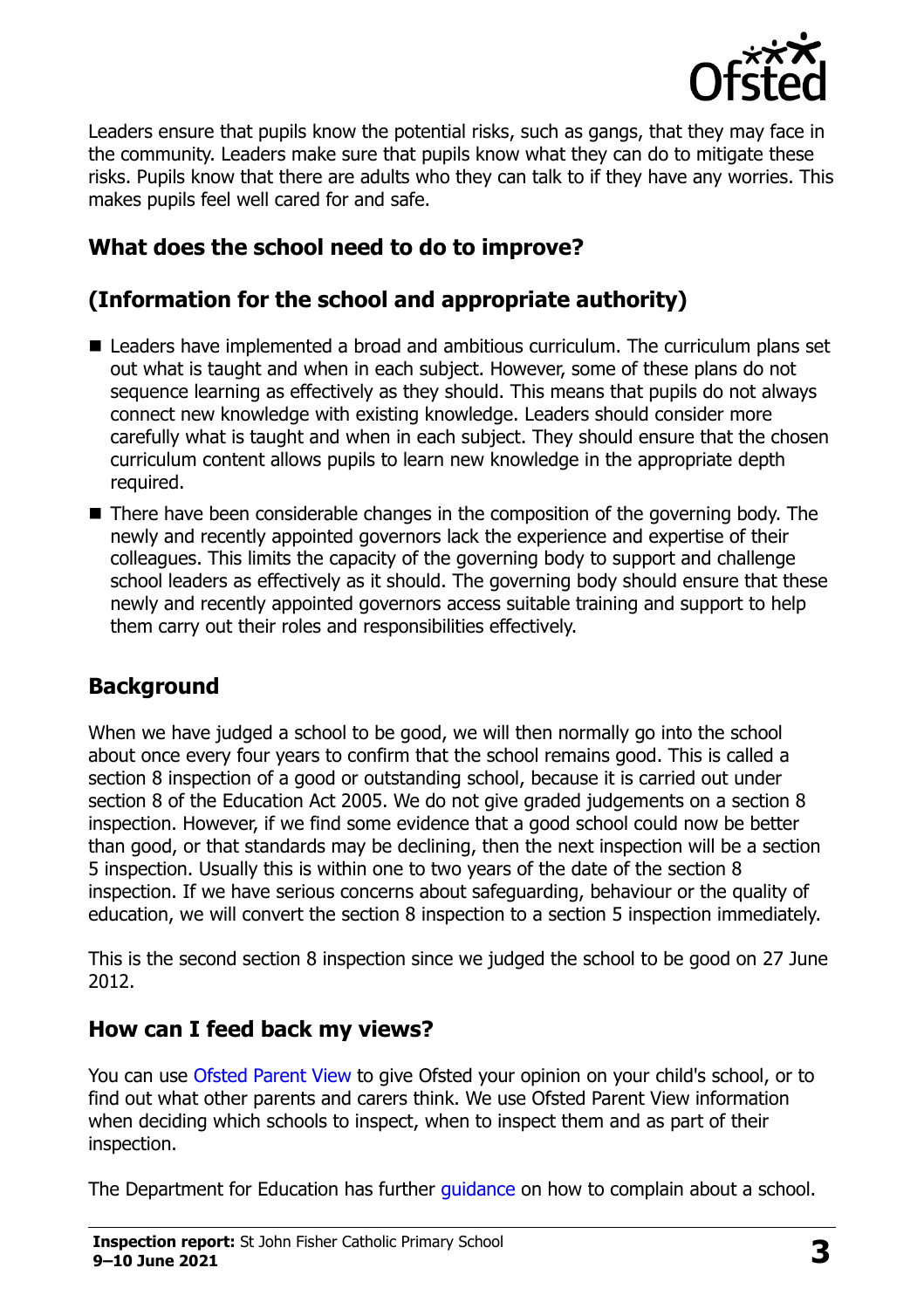

If you are the school and you are not happy with the inspection or the report, you can [complain to Ofsted.](https://www.gov.uk/complain-ofsted-report)

### **Further information**

You can search for [published performance information](http://www.compare-school-performance.service.gov.uk/) about the school.

In the report, ['disadvantaged pupils'](http://www.gov.uk/guidance/pupil-premium-information-for-schools-and-alternative-provision-settings) refers to those pupils who attract government pupil premium funding: pupils claiming free school meals at any point in the last six years and pupils in care or who left care through adoption or another formal route.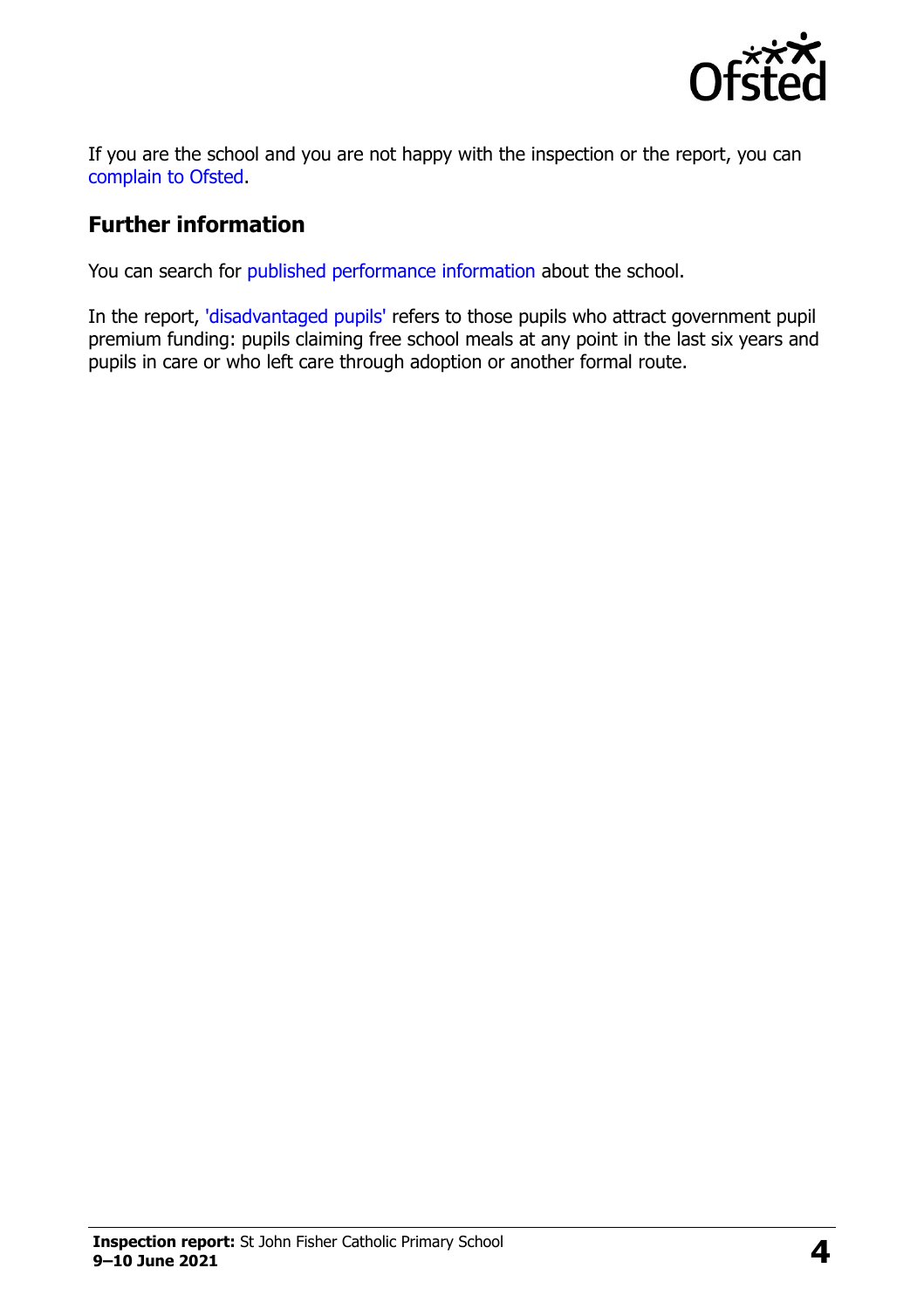

## **School details**

| Unique reference number             | 104476                                                             |
|-------------------------------------|--------------------------------------------------------------------|
| <b>Local authority</b>              | Knowsley Metropolitan Borough Council                              |
| <b>Inspection number</b>            | 10193950                                                           |
| <b>Type of school</b>               | Primary                                                            |
| <b>School category</b>              | Voluntary aided                                                    |
| Age range of pupils                 | 3 to 11                                                            |
| <b>Gender of pupils</b>             | Mixed                                                              |
| Number of pupils on the school roll | 227                                                                |
| <b>Appropriate authority</b>        | The governing body                                                 |
| <b>Chair of governing body</b>      | Daryl Oprey                                                        |
| <b>Headteacher</b>                  | Michelle Forrest                                                   |
| Website                             | www.stjohnfisherprimary.co.uk/                                     |
| Date of previous inspection         | 30 March 2016, under section 8 of the<br><b>Education Act 2005</b> |

# **Information about this school**

- This is a catholic primary school.
- The school had its most recent section 48 inspection, undertaken by the Archdiocese of Liverpool, in November 2017. The school's next section 48 inspection is due in November 2022.
- The school opened a nursery class in January 2019.

# **Information about this inspection**

- During the inspection, inspectors held meetings with senior leaders, middle leaders and class teachers. Inspectors met with a representative of the Archdiocese and members of the governing body, including the vice chair.
- Inspectors spoke to two groups of staff about their workload and well-being.
- Inspectors considered responses to Parent View, Ofsted's online questionnaire, and 24 free-text responses. Inspectors also spoke to parents at the start of the school day.
- **Inspectors considered 21 responses to the staff survey.**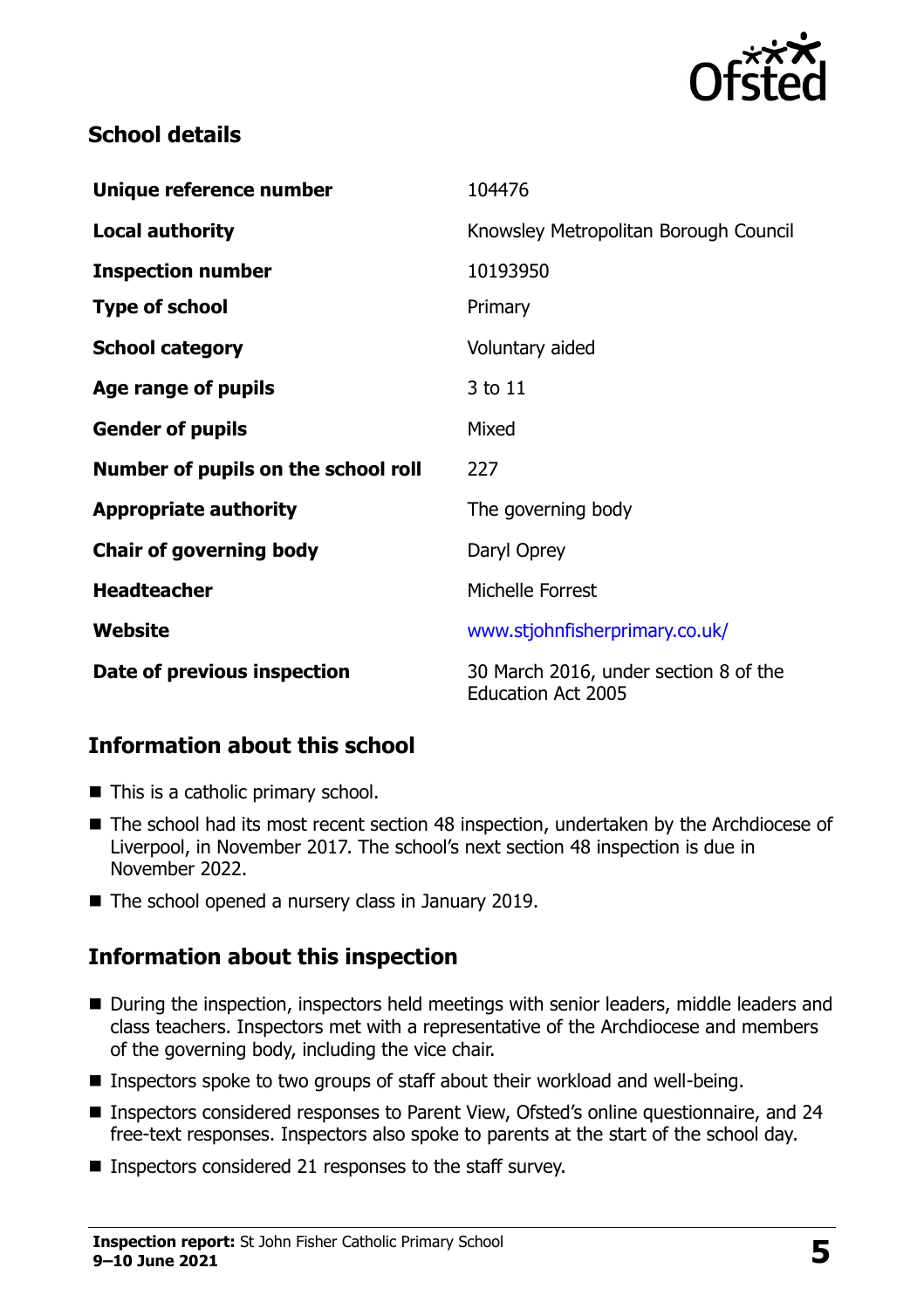

- Inspectors met with the people responsible for safequarding in the school. Inspectors scrutinised a range of documentation in relation to safeguarding. Inspectors spoke to staff, parents and pupils about safeguarding. Inspectors also considered the survey responses from staff, parents and pupils around safeguarding.
- Inspectors observed pupils' behaviour during lessons and playtimes. Inspectors spoke to pupils about bullying, behaviour and leaders' expectations of pupils. Inspectors considered 16 responses to the pupil survey.
- As part of this inspection, inspectors considered the school's approach to the teaching of phonics and early reading. inspectors also explored how leaders plan and organise the mathematics and art and design curricula. Inspectors spoke to teachers and subject leaders. Inspectors visited lessons with subject leaders. Inspectors listened to pupils read. Inspectors talked to pupils about their learning and looked at the work in their books as well as other evidence of their learning.
- This was the first routine inspection the school received since the COVID-19 pandemic began. Inspectors discussed the impact of the pandemic with the school, and have taken that into account in their evaluation of the school.

#### **Inspection team**

Pippa Jackson Maitland, lead inspector Her Majesty's Inspector

Christine Howard **Christine Howard Christine Howard**